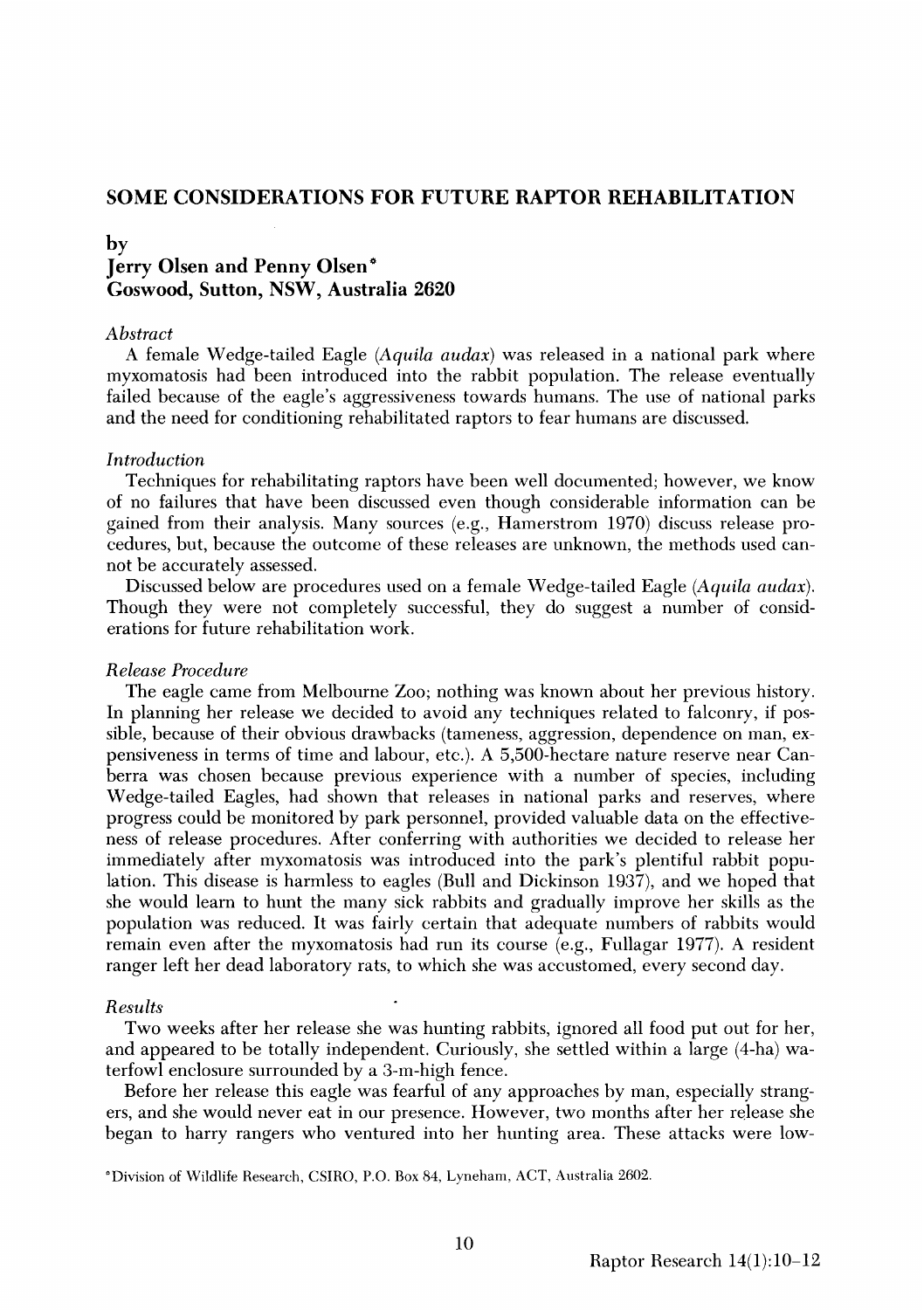**angled swoops made at high speed with opened feet. Most people were able to drop to the ground quickly enough to avoid being struck, but one ranger was cut on the arm. As she would not come to food, she was trapped with the use of a noose carpet tied to a limb used as a perch. When returned to her pen, she again became fearful of humans.** 

#### **Discussion**

**Use of National Parks. The release of the eagle where myxomatosis had been introduced was effective. From the aspect of an eagle's welfare, large national parks have several advantages over release sites in more remote areas. The bird's progress can be monitored by park personnel, and if something does go wrong, the no-shooting laws and sympathetic personnel in these parks give some guarantee that no harm will come to a released raptor. There are often large food supplies in these parks which can keep a**  released raptor resident. The disadvantages of some remote areas are that more per**secution (e.g., shooting or poisoning) of raptors often takes place, and, if a bird does not fear humans, it may drift away from a remote area toward settlement particularly if food supplies are inadequate. This eagle chose a fenced compound to settle in. We have had a number of rehabilitated raptors, apparently accustomed to man-made structures, travel distances up to 800 km from their release points to built-up areas.** 

Loss of fear of humans. The degree of fear of humans in captivity is often an irrele**vant and totally inadequate criterion for predicting how fearful of humans a raptor will be after release. Restraining a raptor can compound or amplify a fearful or stressful situation (McElroy 1972, Stevens n.d.) and semi-wild raptors being tame hacked can very abruptly lose their fear of man after they are first flown free. This eagle's aggressive**  behavior superficially resembled that of an "imprinted" raptor (e.g., McElroy 1972); **however, some wild-caught raptors that have been trained for falconry or kept in zoos for long periods before their release exhibit similar behavior (pers. obs.).** 

**There are probably a number of released raptors that die each year because they have lost their fear of man. A Whistling Kite (Haliastur sphenurus) was shot in Melbourne by wildlife authorities because it had attacked a number of people, injuring one. A number of raptors, apparently escaped captives, have been sent to us after being secured while diving at people or after landing on urban roofs.** 

**Instilling a Fear of Man. Raptor ethologists, rehabilitators, and falconers could explore behavioral mechanisms, in particular those involved in imprinting, adult-fledgling relationships, "play," territoriality, social interactions, and learning, which may reveal methods of eliminating aggression toward humans in raptors before their release. A more fruitful approach might involve the exploration of methods to systematically teach tame or hand-raised raptors to fear humans, on the assumption that aggressive behaviors will disappear as a result. This could also help overcome the main drawback that results from all tame hack methods-the tameness of the raptor.** 

**Much has been written in falconry works about methods of systematically eliminating innate fear in raptors, but very little has been written on how to instill fear. Most raptors probably have a basic innate fear of humans (Brown 1955), which is amplified by the birds' learning and experience. Methods of taming or "manning" (Stevens n.d.) involve learning not to fear man, and these methods (perhaps coincidentally) very closely resemble some c, the techniques that behavior therapists use to cure phobias in humans, e.g., flooding and systematic desensitization (Eysenk 1977). The use of similar forms of operant or classical conditioning, as outlined by Ferster et al. (1975), should provide**